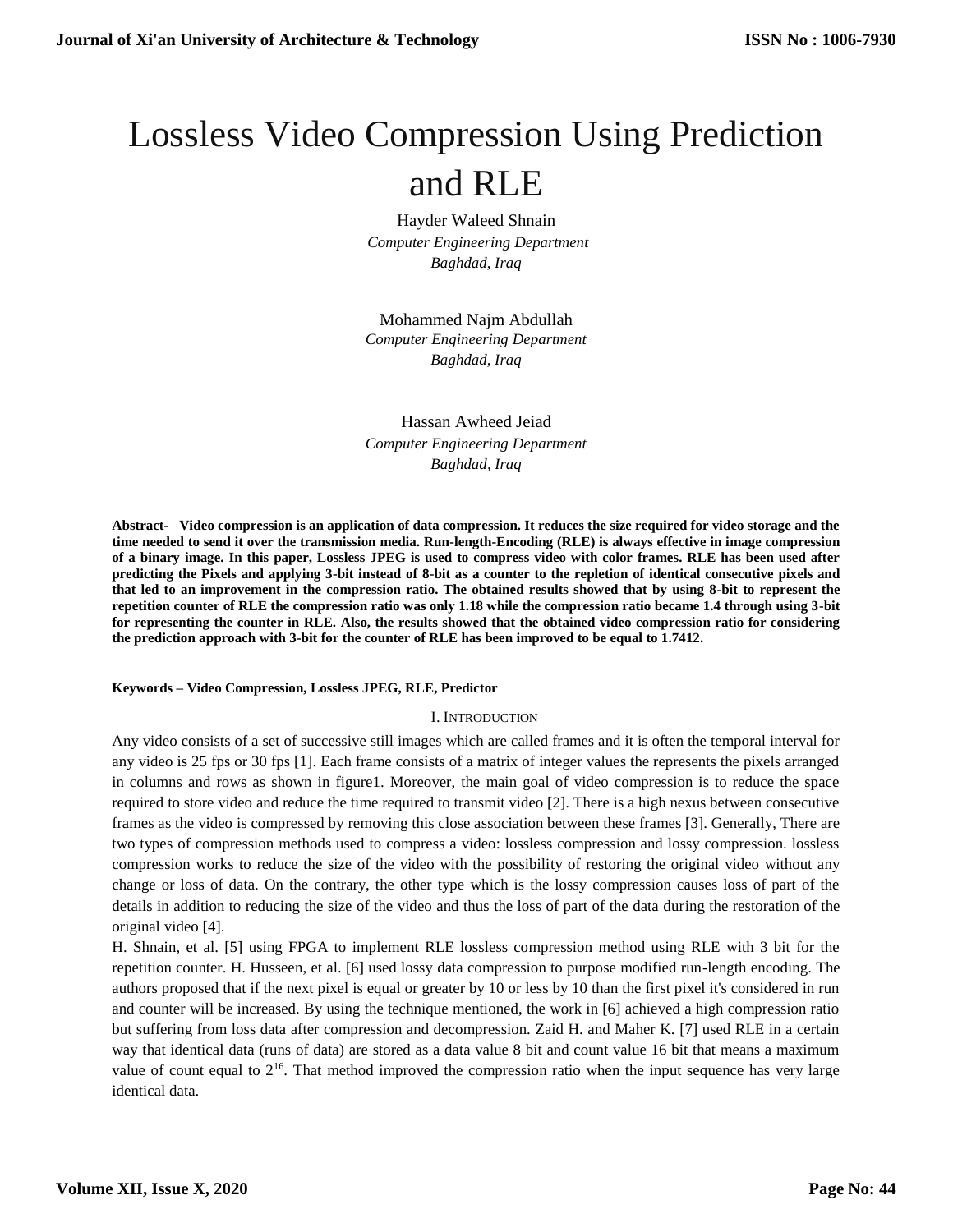This paper is organized as follows: Section ІІ describes the frame differencing. the proposed method is shown in Section III. Section IV explains the results of the test videos. Section V gives the conclusion.



Figure 1 : Video Structure.

# II. Frame Differencing

Generally, each video has two domains which are the temporal domain and the spatial domain, and by exploiting repetition founded in both domains the video is compressed by using the simple classical frame differencing the unlinking of the successive frames where each frame is subtracted from the one preceding it [7]. The difference between the frames will be as shown in figure 2.

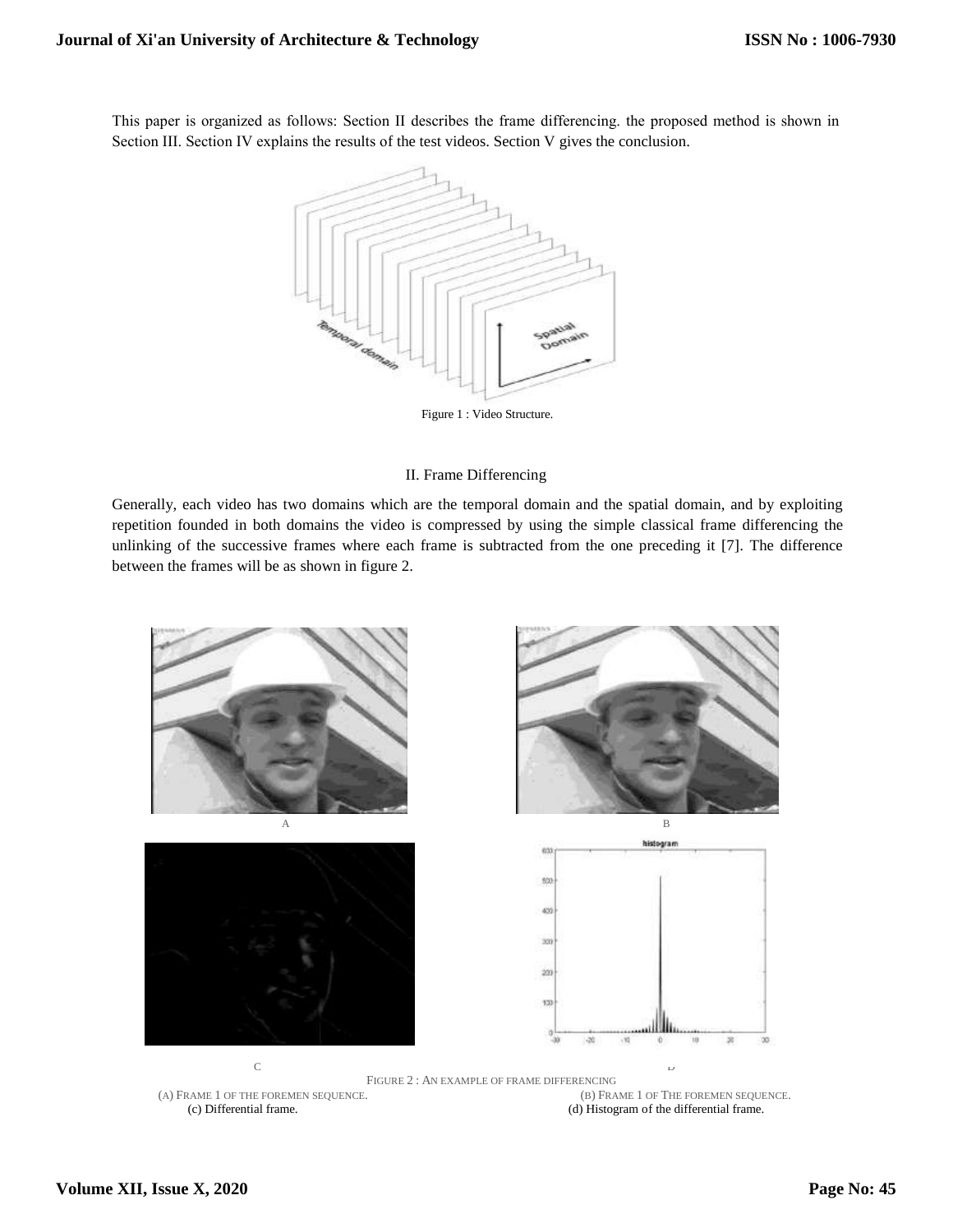# III.Lossless JPEG

Lossless JPEG was found to ensure that the original data was recovered after the decompressed process, unlike lossy Compression who suffers from data loss after decompression as it depends on discrete cosine transform (DCT). Essentially, lossless JPEG consists of two stages: predictor and entropy encoder as shown in figure 3 [4][8].





FIGURE 3 : BLOCK DIAGRAM OF LOSSLESS JPEG.

## A. The Predictor

In the prediction process, three adjacent pixels were selected, namely A, B, and C for pixel x for which the predictive value is to be found as shown in figure 4.



FIGURE 4 : THREE NEIGHBORING SAMPLES AROUND PIXEL X THAT NEEDS TO BE PREDICTED.

Table 1 lists eight different predictors that can be considered for the prediction process. In this paper, predictor number four (A+B-C) was used.

#### TABLE 1. EIGHT TYPES OF PREDICTORS.

| <b>Encoder type</b> | <b>Prediction method</b> |
|---------------------|--------------------------|
|                     | No prediction            |
|                     | А                        |
|                     | в                        |
|                     | $\Gamma$                 |
|                     | $A + B - C$              |
|                     | $A + ((B - C) / 2)$      |
|                     | $B + ((A - C) / 2)$      |
|                     | $(A + B)/2$              |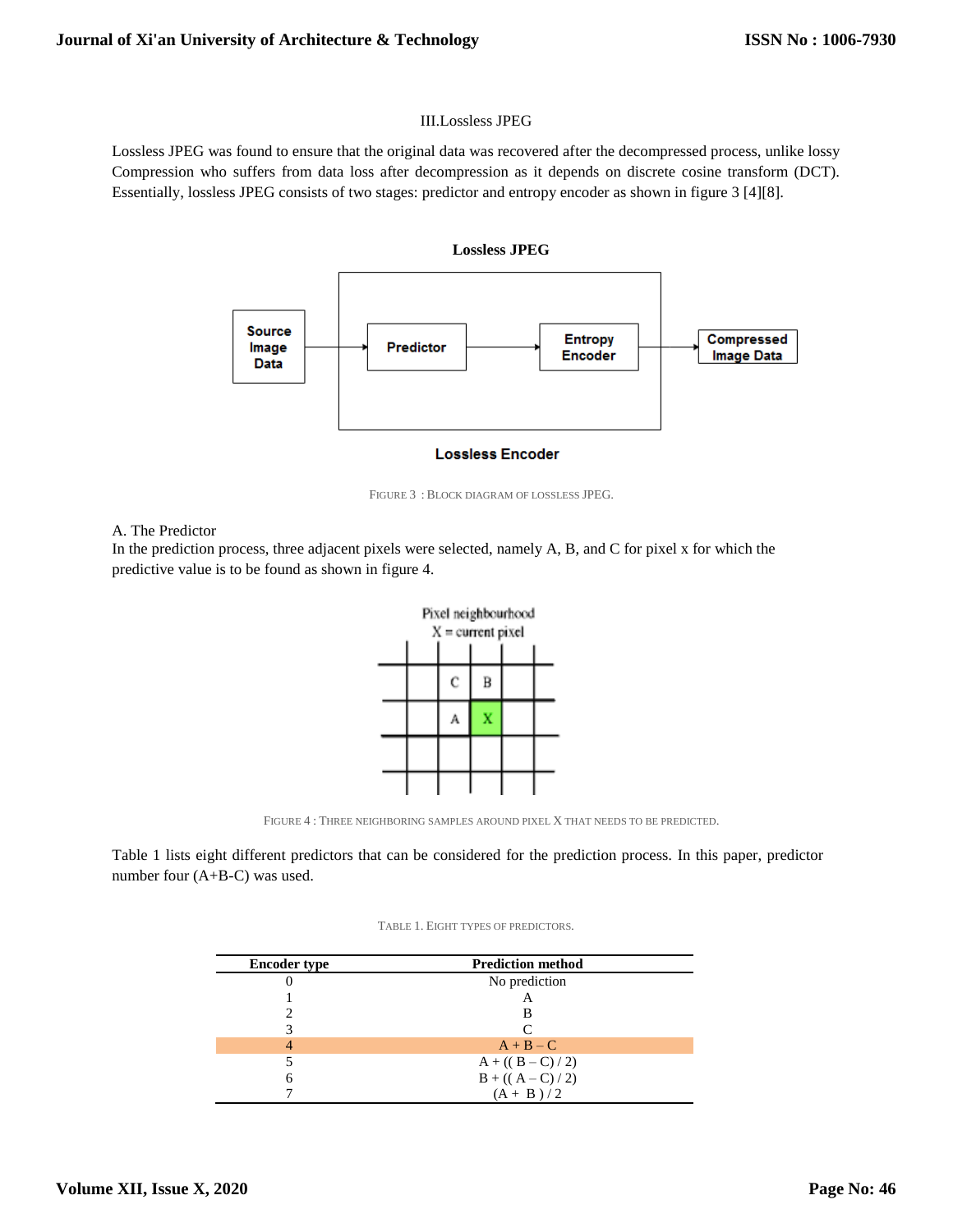Moreover, padding is applied through adding a row and column of zeroes to the top and left of each frame of the video to get three adjacent pixels for border pixels as shown in figure 6. After predicting all of the pixels, the next step of lossless jpeg which is the entropy encoding is applied to the difference between P and X. Where P is the predicted value of pixels, and X is the original pixel value.



Figure 5 : Add padding to the image data

#### 2. Entropy encoder

Generally, there are many types of entropy encoders like Huffman coding, Arithmetic coding, and RLE. In this paper, a modified RLE is used as an entropy encoder.

## Traditional RLE and Modified RLE

RLE is used in video compression to store a consecutive set of pixels that have the same value (identical pixels) in a single value and a single counter [9]. RLE is always effective in image compression of the binary image while it is not useful in color images [10]. moreover, there is the possibility of enlarging the image size instead of reducing it. The latter notice refers to the case when RLE used directly to encode the color image with its raw pixel values and without any prior process like the prediction for these values of image pixels.

In this paper, RLE was used after a prediction procedure for pixels, as mentioned earlier, with a different size of bits for the repetition counter, for example, if RLE with 3 bit for a counter is applied to the sequence of 8-bit data:

#### [5,5,5,5,3,7,7,7,7,7,6,6,5,5,5,5,5,5,5,5,5,5,5,5,5]

The encoded output for the traditional RLE that uses 8 bits for the repetition counter will be:  $[(5,4)$  $(3,1)$   $\cdot$   $(7,5)$   $\cdot$   $(6,2)$   $\cdot$   $(5,13)$ , while the encoded output for the modified RLE that based on 3-bit counter will be:  $[(5,4) \cdot (3,1) \cdot (7,5) \cdot (6,2) \cdot (5,7) \cdot (5,6)]$ . It can be noticed that in traditional RLE there is a reduction in the sequence from 25 digits that uses 8 bits to represent each of them to 10 digits of the size of 8 bits. Thus, the number of bits reduced from 200 bits for the original sequence to 80 bits for the encoded sequence by using the traditional RLE. On the other hand, for modified RLE there is reduction in sequence size from 25 digits with 8 bits for each to 12 digits and these 12 digits were divided into two groups. The first group consists of 6 digits which are the first number of each of the two values enclosed in parentheses in the encoded sequence. These 6 digits will be represented by 8 bits and it is the real value of the repeated pixel. So, the second group is the rest 6 digits of the encoded sequence that represents the repetition counter which is proposed in this work to be represented by just 3 bits for each. That means there will be a reduction in the number of bits required to represent the original sequence from 200 bits to 66 bits only.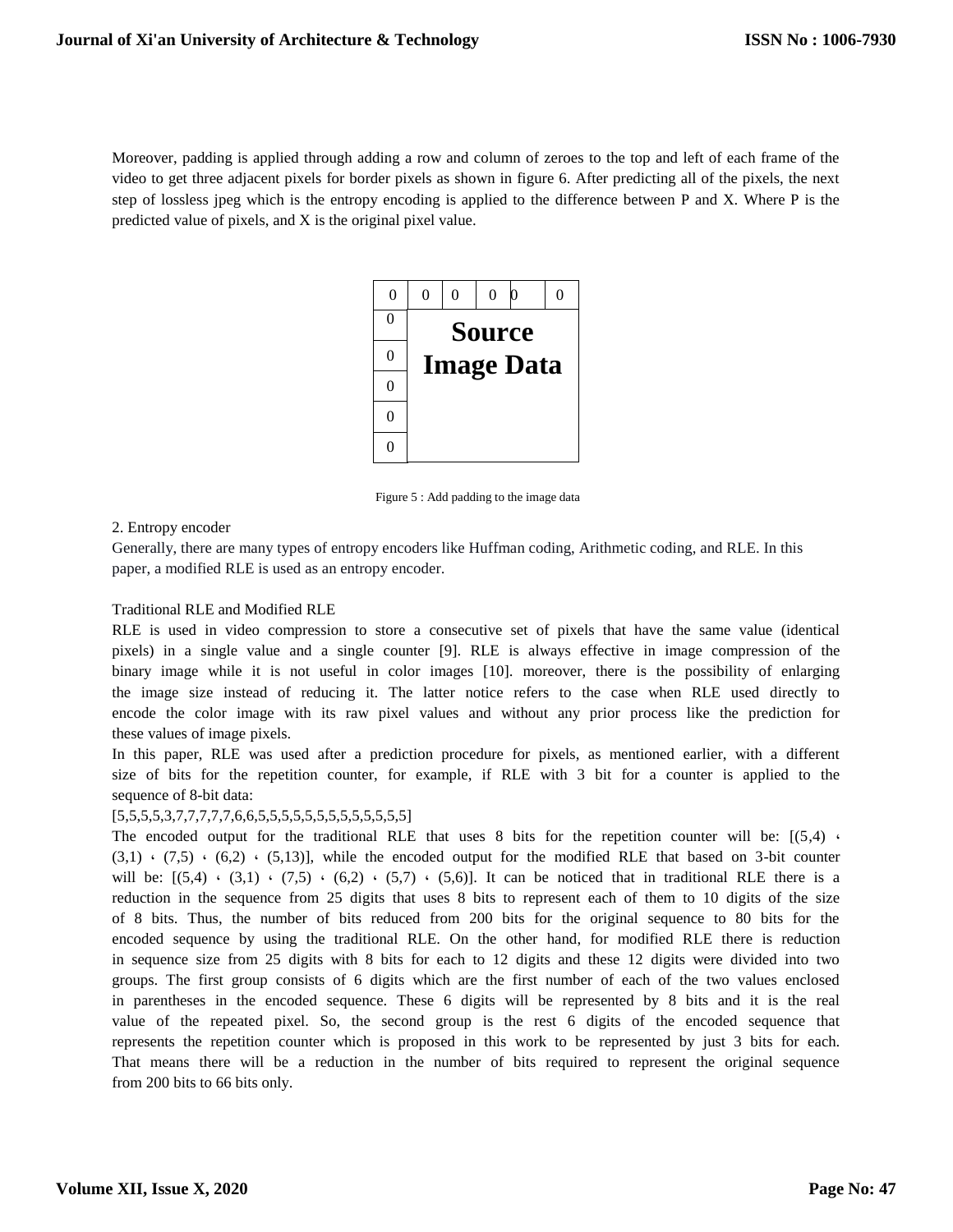## I.V RESULT

In this paper, Lossless JPEG encoding has been applied to still image with different sizes of the repetition counter of RLE, video without frame differencing, and video with frame differencing. Applying these different suggestions is aimed to evaluate the compression ratio for them. The next subsections describe how the compression ratio is evaluated.

## A. Still image

For a still image, RLE was applied with three different suggestions. The first is RLE with a size of 8-bit of repetition counter. Secondly, RLE is considered with an 8-bit counter size with prediction. Finally, RLE with a 3-bit counter size with prediction is taken. However, these three suggestions were taken to a still image to evaluate how efficient are in terms of reducing the spatial domain. The three suggestions were applied to three 480x640 color images (RGB) Akiyo, Foremen, Cartoon, as shown in Figure 6 and the results are as shown in Table 2. it can be noted that the highest value obtained of the compression ratio for RLE with the counter size of 3 bit with applying the prediction approach of the pixels.



FIGURE 6 : THREE TEST IMAGES (AKIYO, FOREMEN, CARTOON).

|  | TABLE 2. COMPRESSION RATIO FOR THE DIFFERENT COUNTER SIZE OF RLE AND PREDICTION. |
|--|----------------------------------------------------------------------------------|
|--|----------------------------------------------------------------------------------|

| <b>Compression Ratio</b> |              |                             |                               |  |  |
|--------------------------|--------------|-----------------------------|-------------------------------|--|--|
| Image                    | $RLE(8-bit)$ | RLE (8-bit) with prediction | $RLE$ (3-bit) with prediction |  |  |
| Akiyo                    | 1.18         | 1.4                         | 1.7412                        |  |  |
| Foremen                  | 1.002        |                             | 1.4463                        |  |  |
| Cartoon                  | 1.119        | 1.09                        | 1.4248                        |  |  |

# B. Video frames

The same three suggestions mentioned in the subsection above were applied to three 480x640 color videos (RGB) Akio, Foremen, Cartoon was to evaluate the effect of Lossless JPEG through, firstly, considering the frames of each video sample without taking the difference between the consecutive frames, and secondly, taking the differencing between the consecutive frames of sample videos. The duration time for the three videos was 10 seconds and an average of 30 frames per second. Table 2 shows the compression ratio obtained for the scenario suggested above. Table 2 illustrates that the highest compression ratio was achieved for the three videos when the differencing approach is applied.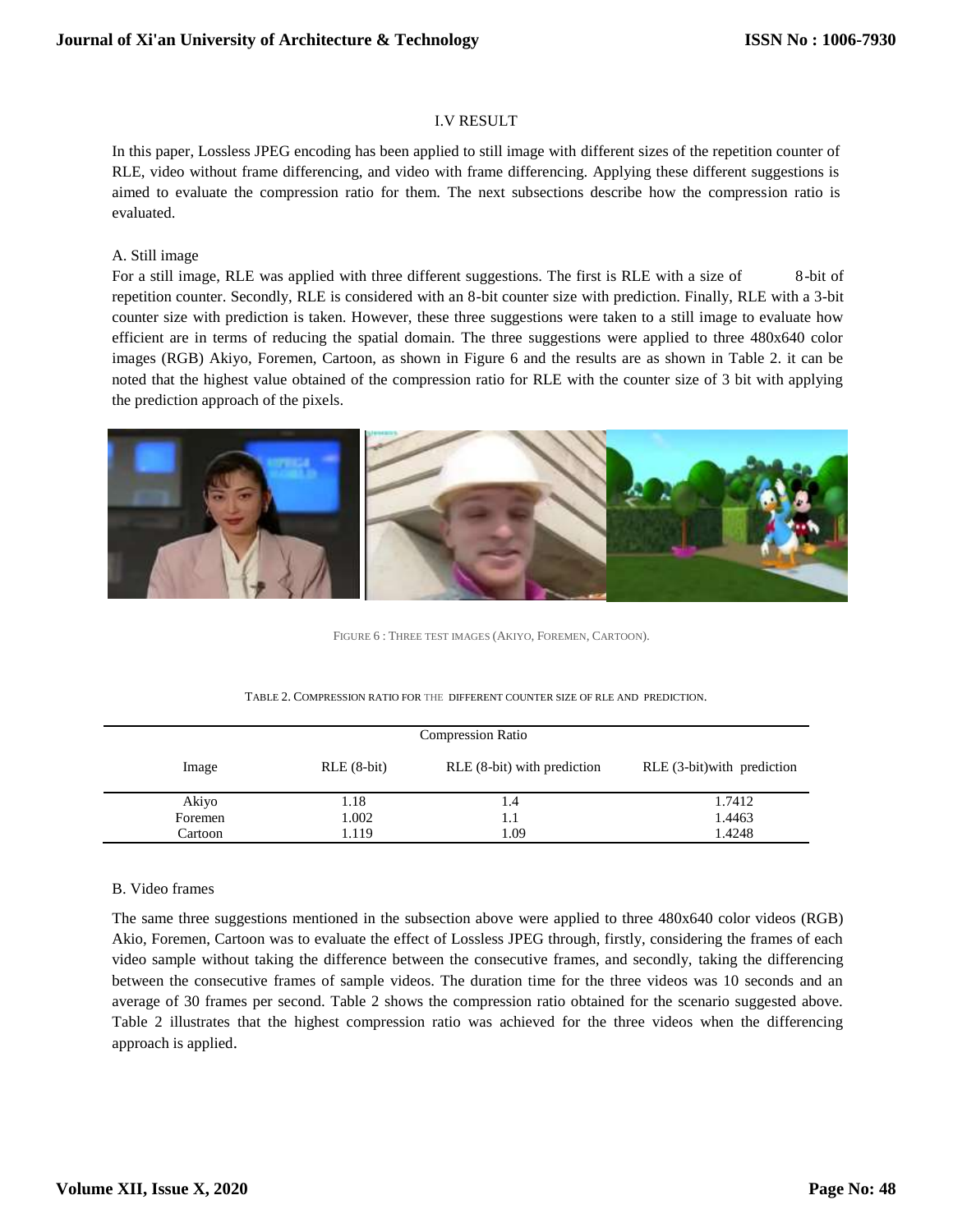|         | <b>Compression Ratio</b>            |                               |  |  |  |
|---------|-------------------------------------|-------------------------------|--|--|--|
| video   | Video without frame<br>differencing | Video with frame differencing |  |  |  |
| Akiyo   | 1.6028                              | 5.3338                        |  |  |  |
| Foremen | 1.1544                              | 2.2961                        |  |  |  |
| Cartoon | 1.2056                              | 4.007                         |  |  |  |

| TABLE 3: COMPRESSION RATIO FOR VIDEO FRAMES |
|---------------------------------------------|
|---------------------------------------------|

#### C. Different counter size of RLE

To study the effect of the size of the repetition counter of RLE on the compression ratio, Lossless JPEG with the different counter size of RLE were used to a still image. RLE with 2 through 8 bites counter size was applied to three 480x640 RGB color images which are Akiyo, Foremen, and Cartoon. The results are as shown in table 4. It can be noted that the highest value obtained from the compression ratio is when RLE counter size is of 3 bits. That means according to the taken sample images it is suitable for the counter size to be 3 bits to give the highest compression ratio since the length of almost sequence of identical pixels not exceeds 7 in general.

TABLE 4: COMPRESSION RATIO FOR LOSSLESS JPEG WITH DIFFERENT COUNTER SIZES OF RLE.

| The number of bits | <b>Compression Ratio</b> |       |         |         |
|--------------------|--------------------------|-------|---------|---------|
| of RLE             |                          | Akiyo | Foremen | Cartoon |
| 8                  | 1.4428                   |       | 1.1047  | 1.0935  |
|                    | 1.5364                   |       | 1.1775  | 1.1652  |
| 6                  | 1.635                    |       | 1.2584  | 1.2444  |
|                    | 1.7262                   |       | 1.3425  | 1.3267  |
| 4                  | 1.7353                   |       | 1.4176  | 1.3907  |
|                    | 1.7412                   |       | 1.4463  | 1.4248  |
|                    | 1.4894                   |       | 1.3341  | 1.3182  |

# IV.CONCLUSION

In this paper, lossless JPEG is used to compress still images and video with considering different sizes for the repetition counter size of RLE. The different RLE counter sizes where used, firstly, without calculating the predictive values of the pixels, secondly, the predictive value for pixels was calculated and the RLE with different counter sizes was applied. The results showed that applying the prediction approach and using 3-bit instead of 8-bit as a size for the repetition counter of RLE gives the highest compression ratio since the length of almost sequence of identical pixels not exceeds 7 in general.